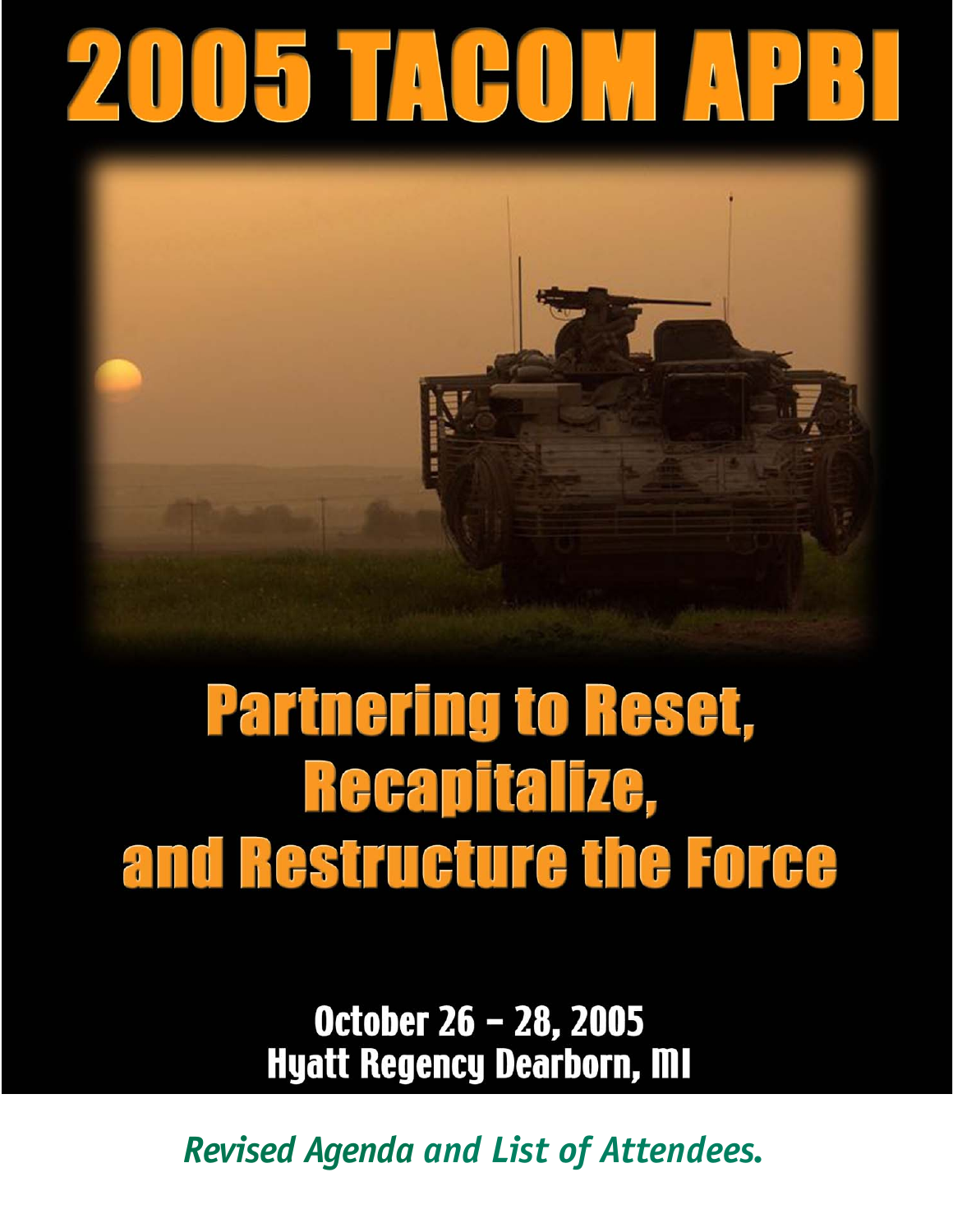#### *"Partnering to Reset, Recapitalize, and Restructure the Force."*

Welcome to the 2005 TACOM APBI. This year's APBI will provide broad based business planning information to industry relating to future tank-automotive and armament plans, programs and acquisition opportunities. TACOM, the Program Executive Officers (PEOs), and other appropriate tank-automotive and armament organizations will present market opportunities and plans to include research and development efforts, procurement of major end items, secondary items, maintenance, and other system support business. This event will also describe Acquisition Streamlining initiatives and other topics of special interest.

#### *Wednesday, October 26, 2005*

| 5:00 p.m. $-7:00$ p.m.            | Check-in & "Ice Breaker" Reception<br>Hubbard Foyer                                                                                                 |
|-----------------------------------|-----------------------------------------------------------------------------------------------------------------------------------------------------|
| <b>Thursday, October 27, 2005</b> |                                                                                                                                                     |
| 7:00 $a.m. - 8:30 a.m.$           | Check In & Continental Breakfast<br>Hubbard Foyer                                                                                                   |
|                                   | <b>General Session: Hubbard Ballroom</b>                                                                                                            |
| $8:30$ a.m. $-8:35$ a.m.          | Welcome and Opening Remarks<br>APBI Co-chairperson                                                                                                  |
| $8:35$ a.m. - $9:15$ a.m.         | <b>TACOM Address</b><br>MG William M. Lenaers, USA<br>Commanding General,<br><b>TACOM</b>                                                           |
| $9:15$ a.m. $-9:20$ a.m.          | Intro to Keynote Speaker<br>MG William M. Lenaers, USA<br>Commanding General, TACOM                                                                 |
| 9:20 $a.m. - 10:00 a.m.$          | Keynote Speaker<br>LTG Joseph L. Yakovac, Jr., USA<br>Military Deputy, Assistant Secretary of the Army<br>(Acquisition, Logistics, & Technology)    |
| 10:00 a.m. $-10:30$ a.m.          | Coffee Break                                                                                                                                        |
| $10:30$ a.m. $- 11:00$ a.m.       | <b>Acquisition Address</b><br>Mr. Daniel G. Mehney<br>Director for Acquisition, TACOM                                                               |
| $11:00$ a.m. - $11:30$ a.m.       | Ground Systems Industrial Enterprise (GSIE) Business Opportunities<br>Mr. Frederick Smith<br>Deputy for Ground Systems Industrial Enterprise (GSIE) |

 *Revised Agenda* Revised Agenda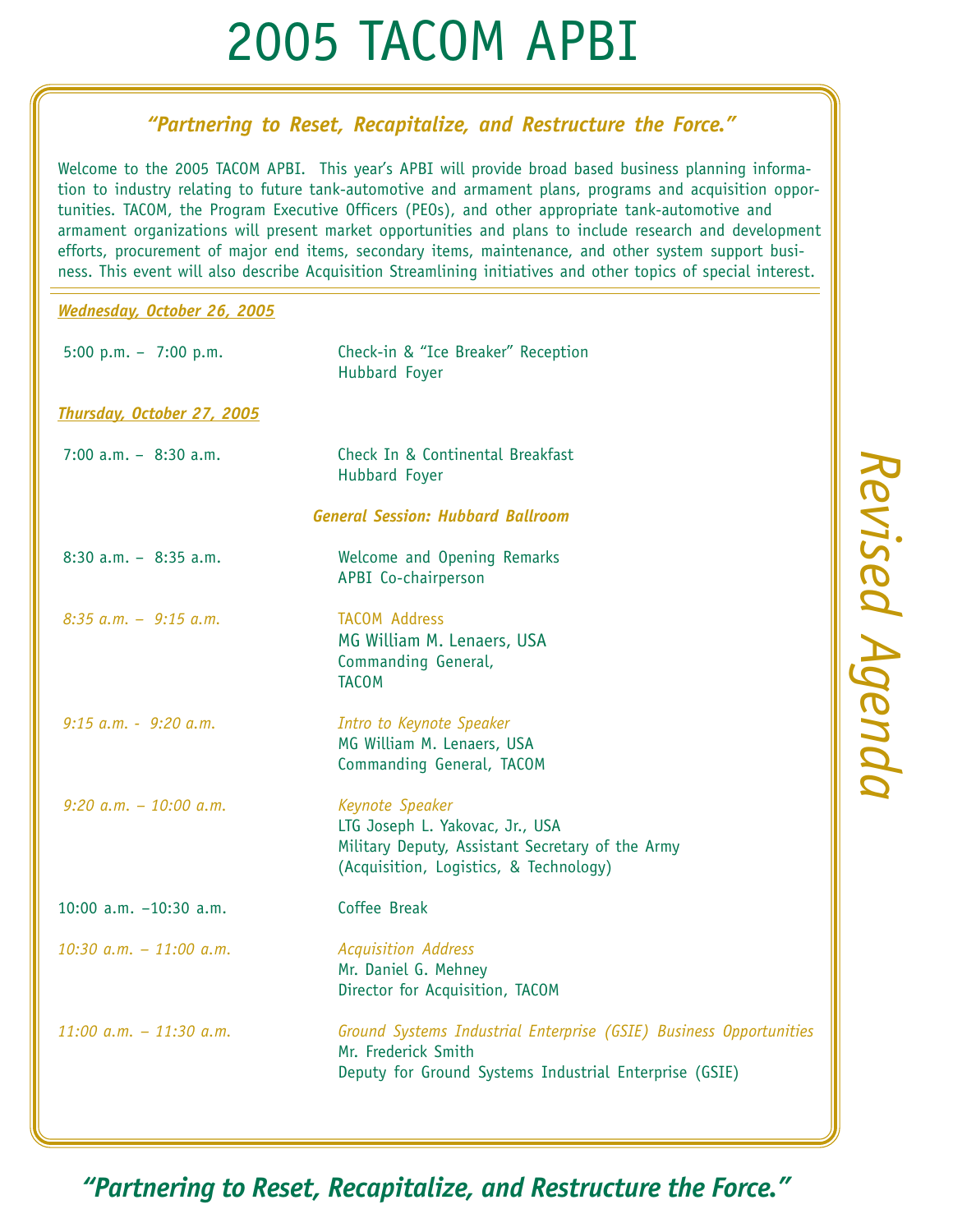#### *Thursday, October 27, 2005 (continued)*

| 11:30 a.m. - 12:00 noon                                                                                                                                                                                                                                                                                                                                                              | Tank Automotive Research, Development & Engineering Center<br>(TARDEC) Tech Base<br>Dr. Richard E. McClelland<br>Director, TARDEC |
|--------------------------------------------------------------------------------------------------------------------------------------------------------------------------------------------------------------------------------------------------------------------------------------------------------------------------------------------------------------------------------------|-----------------------------------------------------------------------------------------------------------------------------------|
| $\overline{A}$ $\overline{A}$ $\overline{A}$ $\overline{A}$ $\overline{A}$ $\overline{A}$ $\overline{A}$ $\overline{A}$ $\overline{A}$ $\overline{A}$ $\overline{A}$ $\overline{A}$ $\overline{A}$ $\overline{A}$ $\overline{A}$ $\overline{A}$ $\overline{A}$ $\overline{A}$ $\overline{A}$ $\overline{A}$ $\overline{A}$ $\overline{A}$ $\overline{A}$ $\overline{A}$ $\overline{$ |                                                                                                                                   |

12:00 noon - 1:30 p.m. Lunch

Regency A-K

*The balance of the afternoon sessions will be devoted to breakout sessions.*

#### *Break-out Sessions*

|                                           | <b>USA TACOM LCMC</b><br><b>Path Forward for</b><br><b>Heavy-Duty Diesel</b><br><b>Engines &amp; Engine</b><br><b>Emissions</b> | <b>Defense Priorities &amp;</b><br><b>Allocation System</b><br>(DPAS) and<br><b>International</b><br><b>Trafficking and Arms</b><br><b>Regulations (ITAR)</b> | <b>Public-Private</b><br><b>Partnerships (P3)</b>                | <b>Collaborative</b><br><b>Planning and</b><br><b>Forecasting for</b><br><b>Replenishment</b><br>(CPFR) |
|-------------------------------------------|---------------------------------------------------------------------------------------------------------------------------------|---------------------------------------------------------------------------------------------------------------------------------------------------------------|------------------------------------------------------------------|---------------------------------------------------------------------------------------------------------|
| Session 1<br>1:30 p.m. $-$<br>$2:30$ p.m. | <b>TARDEC</b><br>Dr. Peter Schihl &<br>Pam Khabra                                                                               | Department of Com-<br>merce, Liam McMenamin<br>& Joseph Tappel AMC<br>$(DPAS)$ &<br>State Department,<br>Chuck Schwingler<br>(ITAR)                           | <b>AMC Industrial Base</b><br>Capabilities,<br><b>Rick Riney</b> | Integrated Logistics<br>Support Center<br>$(ILSC)$ ,<br>Pat Dempsey-Klott                               |
| $2:30 p.m. -$<br>3:00 p.m                 | Coffee Break                                                                                                                    | Coffee Break                                                                                                                                                  | Coffee Break                                                     | Coffee Break                                                                                            |
| Session 2<br>$3:00$ p.m. -<br>4:00 p.m.   | <b>TARDEC</b><br>Dr. Peter Schihl &<br>Pam Khabra                                                                               | Department of Com-<br>merce, Liam McMenamin<br>& Joseph Tappel AMC<br>$(DPAS)$ &<br>State Department,<br><b>Chuck Schwingler</b><br>(ITAR)                    | <b>AMC Industrial Base</b><br>Capabilities,<br><b>Rick Riney</b> | Integrated Logistics<br><b>Support Center</b><br>$(ILSC)$ ,<br>Pat Dempsey-Klott                        |
| $4:00 p.m. -$<br>4:30 p.m.                | Coffee Break                                                                                                                    | Coffee Break                                                                                                                                                  | Coffee Break                                                     | Coffee Break                                                                                            |
| Session 3<br>4:30 p.m. -<br>5:30 $p.m.$   | <b>TARDEC</b><br>Dr. Peter Schihl &<br>Pam Khabra                                                                               | Department of Com-<br>merce, Liam McMenamin<br>& Joseph Tappel AMC<br>$(DPAS)$ &<br>State Department,<br>Chuck Schwingler<br>(ITAR)                           | <b>AMC Industrial Base</b><br>Capabilities,<br><b>Rick Riney</b> | <b>Integrated Logistics</b><br>Support Center<br>$(ILSC)$ ,<br>Pat Dempsey-Klott                        |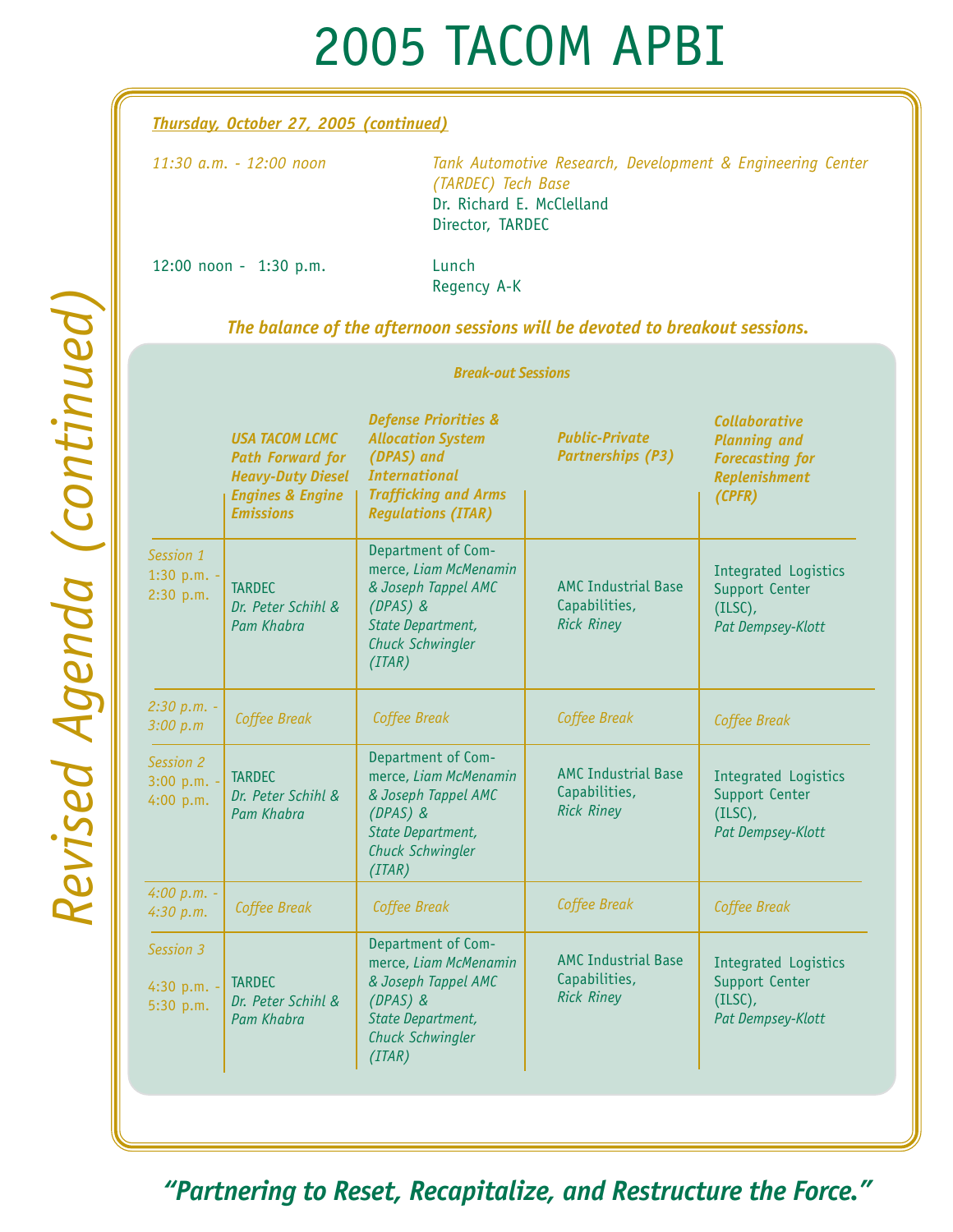#### *Thursday, October 27, 2005 (continued)*

There will be three one-hour sessions. The same four topics will be presented each session. The times for these sessions are denoted below. Breakout topics are listed below. *A floor plan designating specific rooms for each session is available on the back of the next page.*

| 1:30 p.m. $-$ 2:30 p.m.                 | <b>Breakout Session One</b>   |
|-----------------------------------------|-------------------------------|
| $2:30 \text{ p.m.} - 3:00 \text{ p.m.}$ | Coffee Break                  |
| $3:00$ p.m. - 4:00 p.m.                 | <b>Breakout Session Two</b>   |
| 4:00 p.m. $-$ 4:30 p.m.                 | Coffee Break                  |
| 4:30 p.m. $-$ 5:30 p.m.                 | <b>Breakout Session Three</b> |

#### *Break-out Session Descriptions*

*U.S. Army TACOM LCMC* Path Forward for Heavy Duty Diesel Engines and Engine Emissions - This session addresses the impact of current and future heavy-duty emission standards on the Army tactical ground vehicle fleet along with future potential solution pathways.

*Defense Priorities & Allocation System (DPAS) and International Trafficing and Army Regulations (ITAR)* - This workshop addresses the following two areas:

DPAS - This part addresses the purpose of the DPAS program as it pertains to both the production and delivery of urgently needed military hardware and the viable tools for obtaining Special Priorities Assistance. Also, it will provide insight on how to obtain preferential scheduling over either higher rated orders or equally rated orders already scheduled in the manufacturing scheme.

ITAR - This part provides an explanation of the Registration process and the legal and regulatory process governing the export /import of unclassified production, articles, technology, using the Canadian Exemption (22CFR 126.5) combined with the recordkeeping requirements.

*Public-Private Partnerships (P3)* - This session will explain what the Public-Private Partnership initiative is, its purpose, and DoD's plans to increase participation.

**Collaborative Planning and Forecasting For Replenishment (CPFR)** - CPFR is an industry standard for exchanging information amongst supply chain partners. This session will focus more on collaboration between Government and supplier relating to joint requirements planning and forecasting in order to shorten lead times and maximize production capacity, resulting in improved responsiveness to the Soldier.

 5:30 p.m. – 7:00 p.m. *Networking Reception* Hubbard Foyer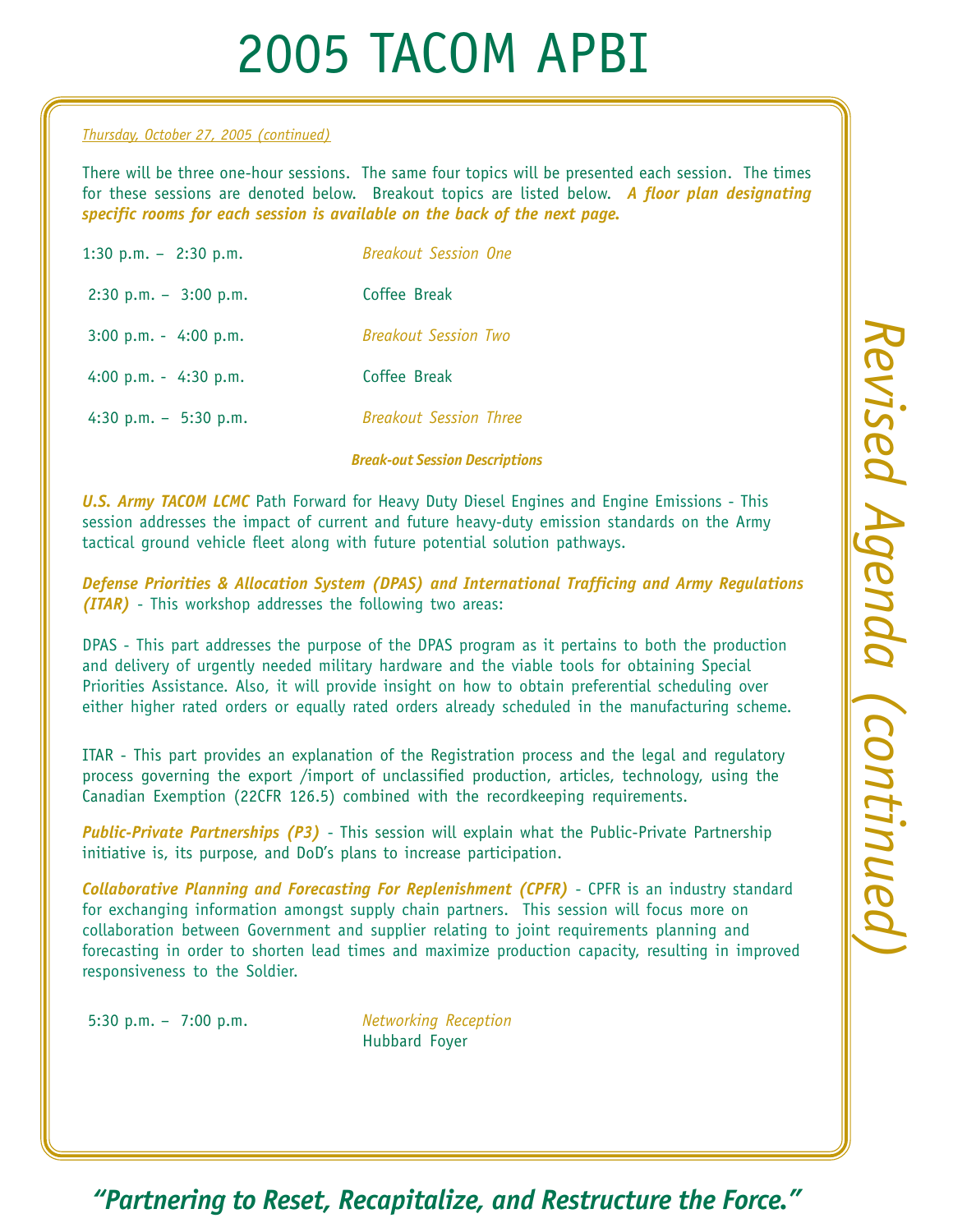| Friday, October 28, 2005    |                                                                                                                                                                                               |
|-----------------------------|-----------------------------------------------------------------------------------------------------------------------------------------------------------------------------------------------|
| 7:00 $a.m. - 8:30 a.m.$     | Check In & Continental Breakfast<br>Hubbard Foyer                                                                                                                                             |
|                             | <b>General Session: Hubbard Ballroom</b>                                                                                                                                                      |
| $8:30$ a.m. - $8:35$ a.m.   | <b>Opening Remarks</b><br>APBI Co-chairperson                                                                                                                                                 |
| $8:35$ a.m. - $9:05$ a.m.   | Program Executive Office, Ground Combat Systems<br>Significant Acquisition Program Opportunities<br>Mr. Kevin Fahey<br>Program Executive Officer, Ground Combat Systems                       |
| $9:05$ a.m. - $9:35$ a.m.   | Program Executive Office,<br>Combat Support & Combat Service Support<br>Significant Acquisition Program Opportunities<br>BG John Jr., Bartley, USA<br>Combat Support & Combat Service Support |
| $9:35$ a.m. - 10:05 a.m.    | Coffee Break                                                                                                                                                                                  |
| $10:05$ a.m. - $10:35$ a.m. | Integrated Logistics Support Center (ILSC)<br>Significant Acquisition Program Opportunities<br>Mr. Darryl Blackburn<br>Acting Director,<br>Integrated Logistics Support Center (ILSC)         |
| $10:35$ a.m. - 11:05 a.m.   | Program Manager, Unit of Action Business Opportunities<br>Mr. John F. Kelley<br>Director, Supply Management & Procurement<br>Future Combat Systems<br>The Boeing Company                      |
| 11:05 a.m. - 11:10 a.m.     | Closing Remarks: Adjournment<br>APBI Co-chairperson                                                                                                                                           |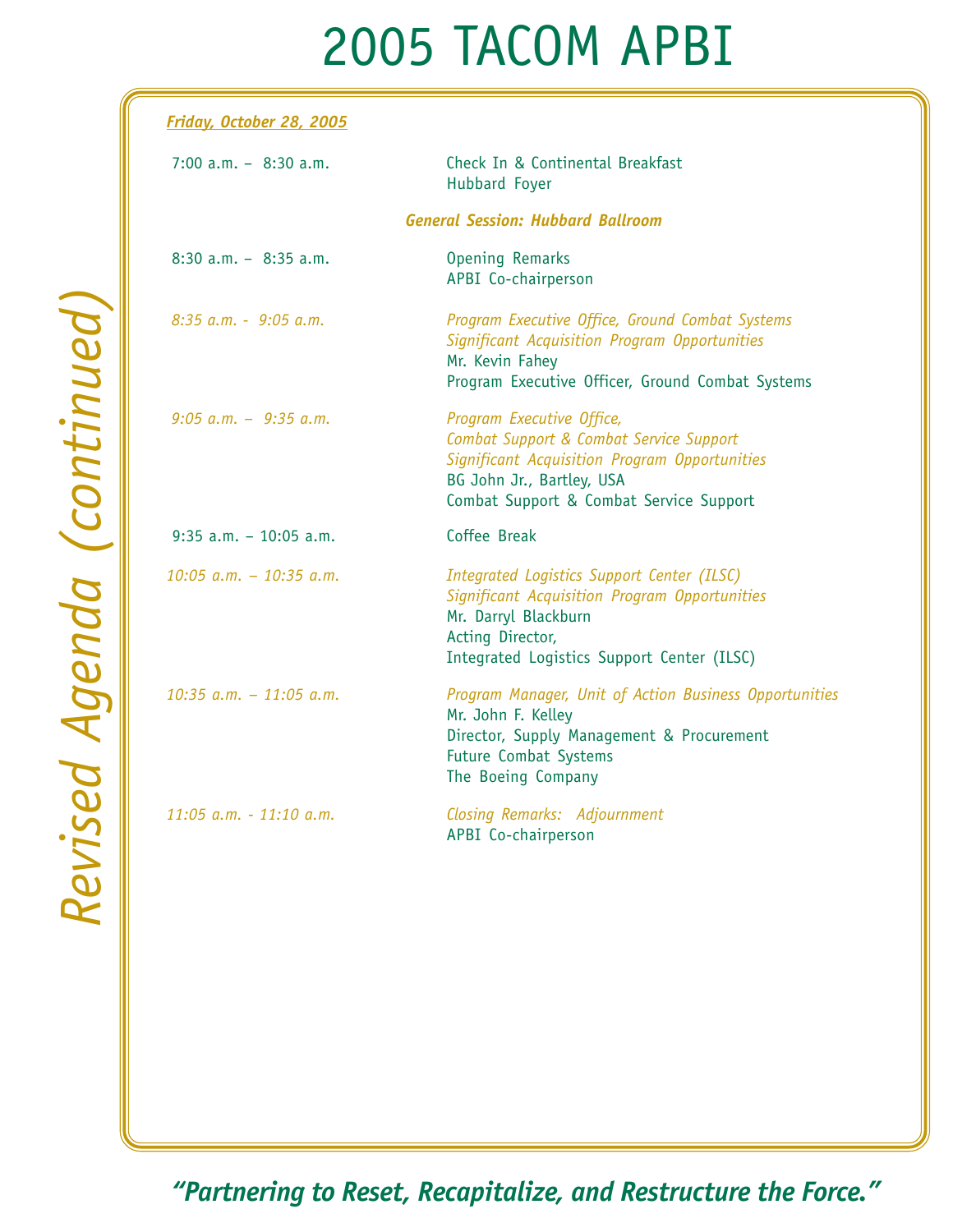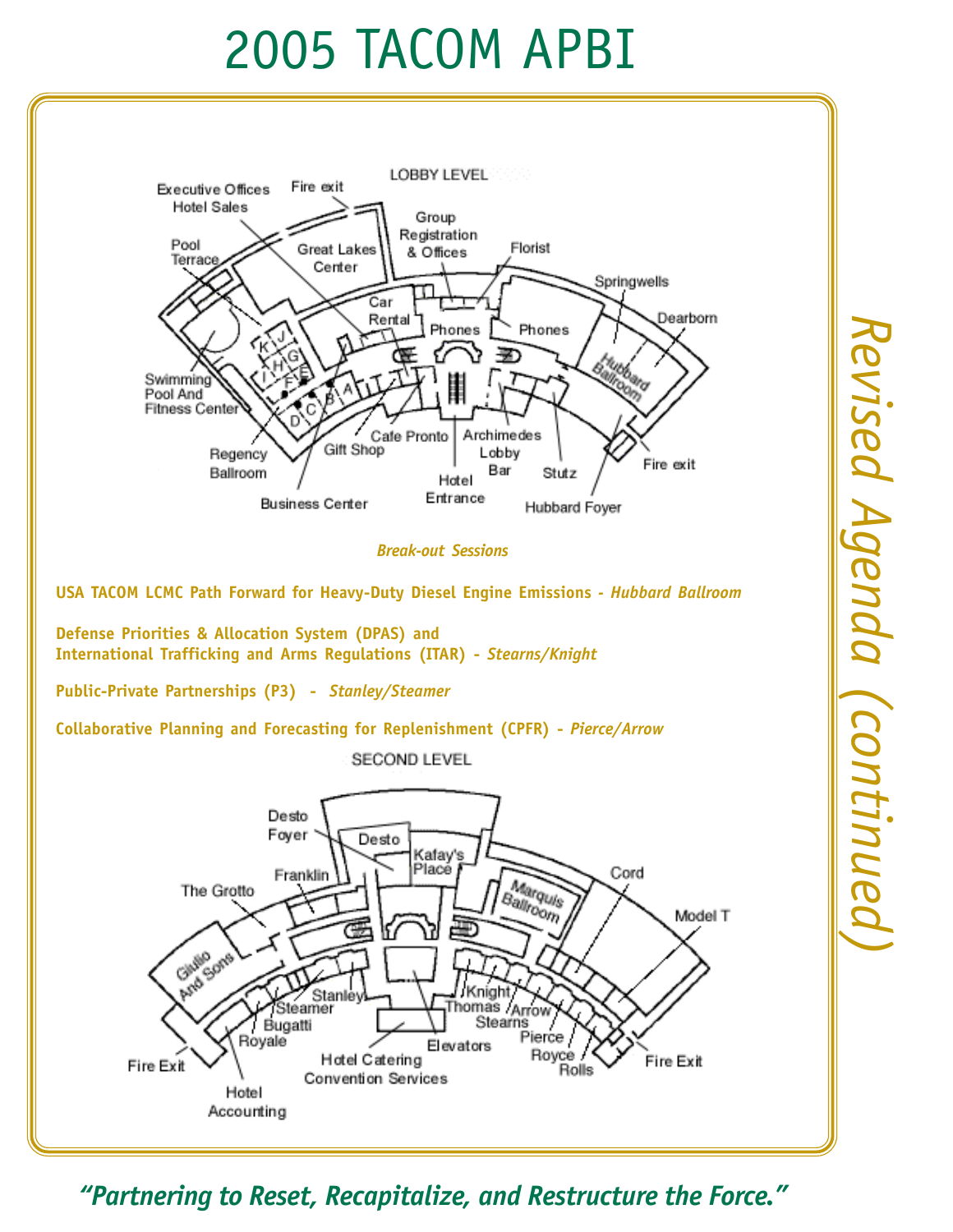*Displays will feature TACOM --government only -- opportunities.* 

*TACOM Foyer Displays*

- 1 Problem Resolution Booth
- 2 Competition Management
- 3 Acquisition
- 4 Small Business
- 5 GSIE (Including ANAD, JSMC Lima, RIA. Sierra Army Depot, Watervliet Arsenal)
- 6 Red River Army Depot (RRAD)
- 7 TARDEC
- 8 –Integrated Logistics Support Center (ILSC) (*Collaborative Planning and Forecasting for Replenishment (*CPFR))
- 9 Integrated Logistics Supply Center (ILSC) (Reset)

*The Tank-Automotive & Armaments Command thanks you for attending & we look forward to seeing you again next year.*

*The National Defense Industrial Association (NDIA) thanks you for your participation in this year's conference and wishes you a safe trip home.*

Displays/Hotel Floor Plan *Displays/Hotel Floor Plan*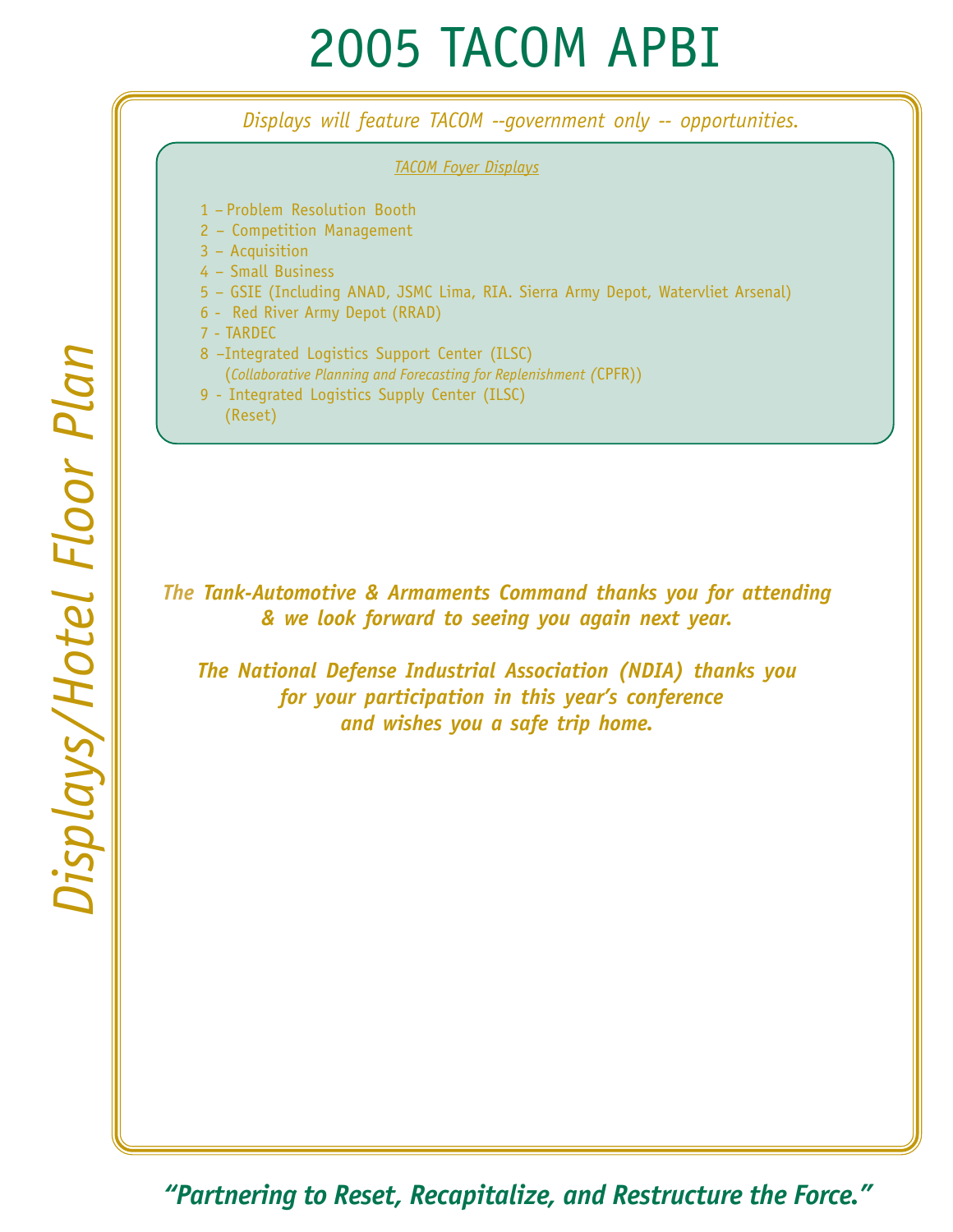#### *~ Attendee Information ~*

*Message Center*

For your convenience, a message board will be located at the TACOM APBI registration desk, located in the Lobby Foyer.

*Hyatt Regency Dearborn Fairlane Town Center Dearborn, MI 48126 phone#: 313- 593-1234 fax#: 313-982-6884*

We ask that attendees have faxes sent to the Attention of your room#, and not to the registration desk.

> *Conference badges are to be worn at all times during event. No badge = no access to ANY event venues.*

#### *In Case of an Emergency at the:*

*Hyatt Regency Dearborn* -- Emergency, please dial 55

#### *General Local Information:*

Hospital phone# is - Oakwood (3 miles)

Pharmacy

local (2miles) Rite Aid

(313) 593-7440

(closes at 10:00 p.m.) 5016 Greenfield Rd. at Hubbard Rd. (313) 581-0410

24 hour (4 miles) Rite Aid 5650 Schaefer Rd. at Ford Rd. (313) 581-3280

Police Station

Michigan State Police (313) 348-1505<br>Dearborn Police (313) 943-2241 Dearborn Police (313) 943-2241

#### *Proceedings*

A hard copy of the 3-part (General Session presentations, Break-out Session briefings, and Acquisition Summary of Estimated Future Buys) proceedings for this meeting will be made available on-site.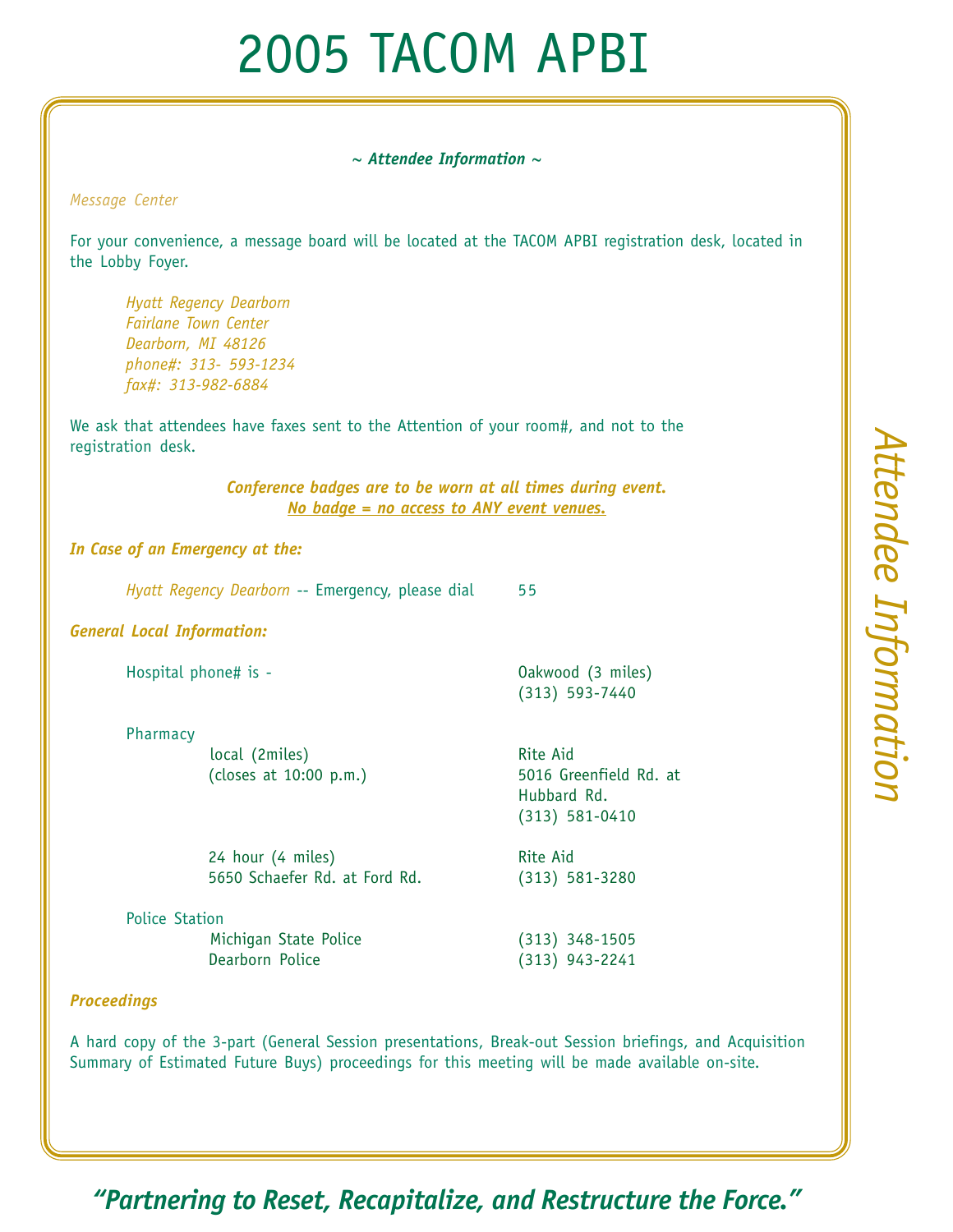#### *Surveys*

We appreciate any comments or suggestions you may have regarding this event. Please return the "2005 TACOM APBI, Event #6520" Meeting Survey to the conference registration desk in the Hubbard Ballroom Foyer. If you don't have the time to fill out the survey now, you can fax it to 703-522- 1885 at your convenience.

#### *Point of Contact Information ("List of Attendees" Corrections)*

If any part of your contact information is incorrect on the "List of Attendees" included in this "Revised Agenda" hand-out, please stop by the Conference Registration desk to make note of the corrections on the "Master Copy" so we can update our database. We appreciate your letting us know of any errors.

#### *Miscellaneous:*

#### *Security*

For security purposes, we respectfully ask that you check any personal items (luggage, computer bags, coats, etc.) with the hotel bellman. You will need to present your room key and/or photo ID The NDIA staff will not accept any of the above.

#### *On-site at the Conference*

You must carry all forms of valid photo ID and necessary paperwork (Corporate POC letters, passport, etc.) with you at all times.

#### *Revised Agenda Hand-out*

Please write your name at the top of your "Revised Agenda" handout. A limited number of the handouts were made to have one (1) for each registered attendee. If you lose your handout, the registration desk will not be able to give you a replacement until the conclusion of the conference.

#### *Cell Phones/Beeper Usage*

We respectfully ask that you turn off your cell phones, beepers, etc. (or turn them to "vibrate"), out of courtesy to the conference speakers and your fellow attendees.

#### *Hotel Parking*

Self-parking (outdoor) is complimentary for hotel guests and symposium attendees. Valet parking is available at the main lobby entrance of the hotel. The valet parking fee is \$7.00 for the day & \$15.00 for overnight parking, with in & out privileges.